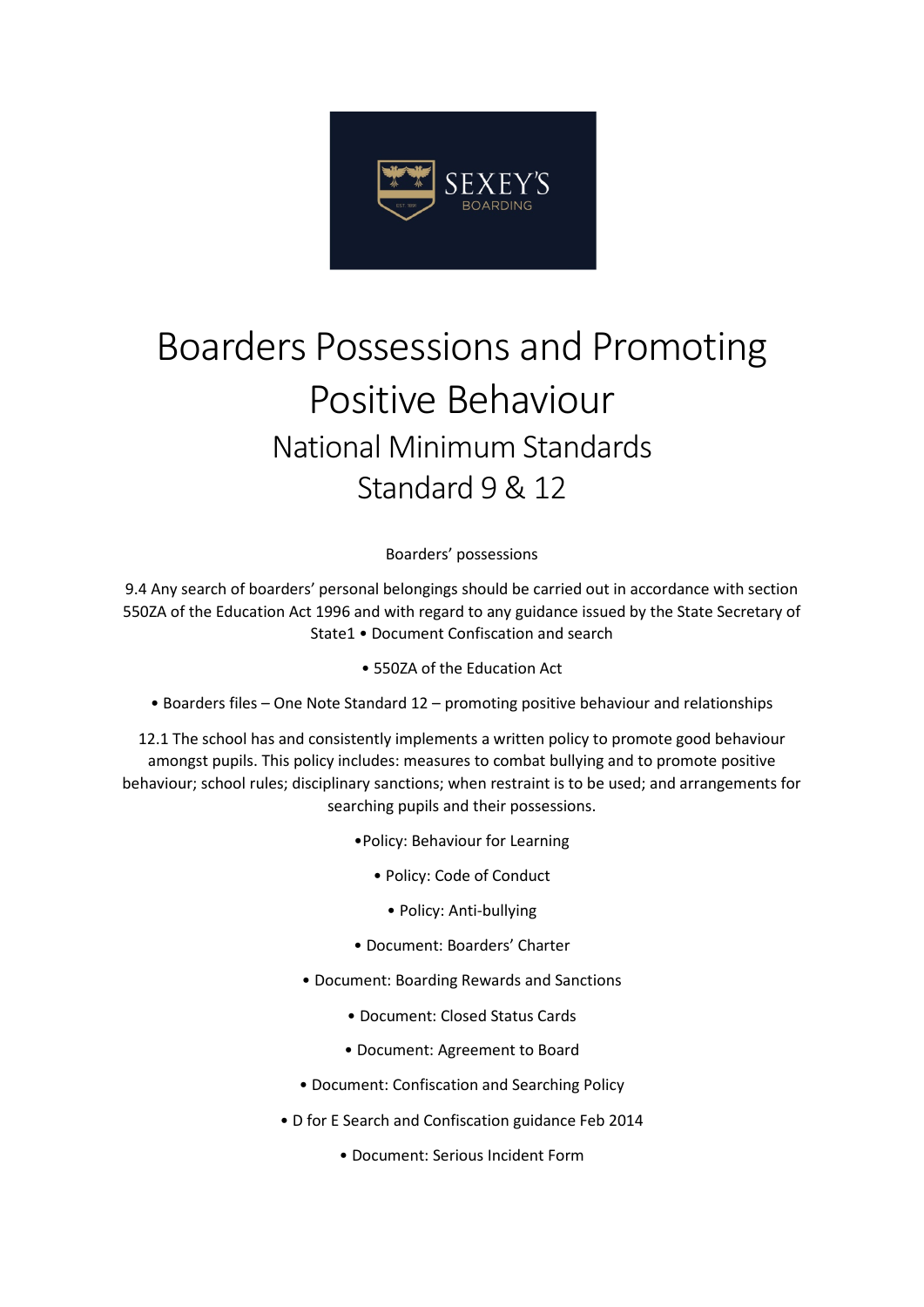- Document: Witness Form
- Behaviour Contract example
- Document: Investigation Guidance

## Confiscation and Searching Document

Sexey's School has a duty to 'safeguard and promote the welfare of children' (National Minimum Standards for Boarding Schools). In exercising this duty, it will pay proper attention to Section 550ZA of the Education Act, there will be occasions on which it is necessary to search a person, belongings, or rooms of a pupil.

These instructions set out the circumstances in which such searches should be carried out and how it should be done.

## Confiscation

Sexey's Boarding is built on trust, as such, students are trusted to use their own belongings in a way that is always appropriate and respectful. Should the student not use their belongings in this way, it is likely that the item will be confiscated for a period of time. Students are given clear guidance through the induction process and through the handbook about appropriate items to bring to boarding and their appropriate use.

Should a student misuse these items then it is likely that they will be confiscated. This would constitute a B1 in our rewards and sanctions guidance. The item could be confiscated for several reasons including the following:

- Misuse of the item (e.g mobile phone) as it is causing disruption during prep,boarders' assembly, a conversation with a member of staff, or preventing a student from getting sufficient sleep.

- The item may be confiscated for up to 48 hours - A confiscated phone would not prevent a student from contacting home, alternative arrangements will be made for students to do this via the office/boarding reception phones.

Occasionally, items may be bought into the boarding house which are dangerous to the individual who has bought them in, as well as other members of the boarding house. These items will be confiscated until the student next returns home. They will be asked not to bring the item in again.

An example of such items may be: - Air Gun and Pellets - Pen Knife - Candles - Oil Burners Please note: This list is not exhaustive, any items that staff/Director of Boarding consider to be dangerous will be confiscated.

### Searching

The only people in the school who can carry out such a search are the Headteacher, SLT Member or the Director of Boarding. In exceptional circumstances the Director of Boarding may request that the Senior House Parents leading a shift carries out this search. The authorised staff have the statutory power to search pupils or their possessions, even when consent has been denied by the pupil, where they have reasonable grounds for suspecting that a pupil may have a prohibited item.

Prohibited items include:

- Knives or weapons